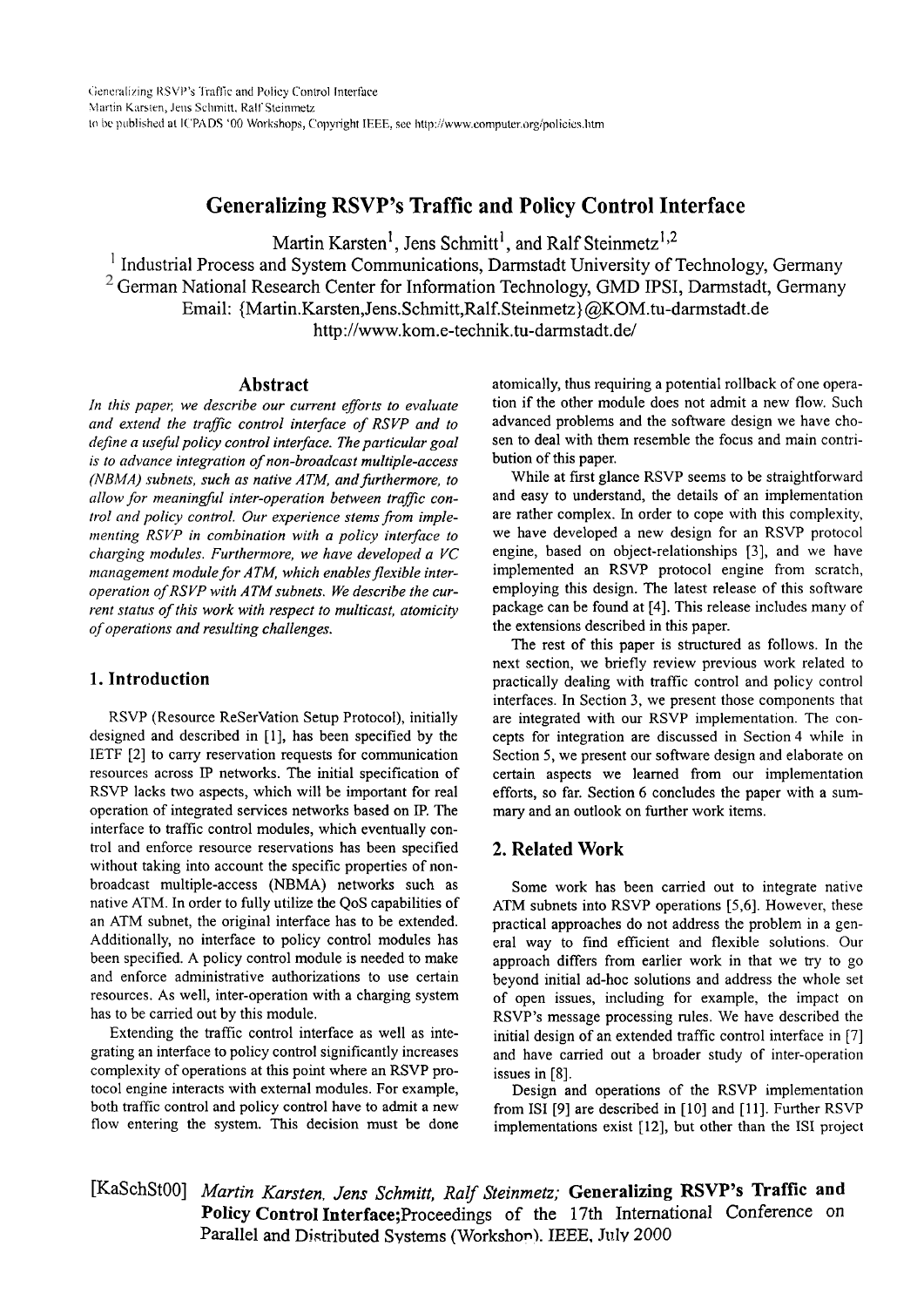Generalizing RSVP's Traffic and Policy Control Interface. Martin Karsten, Jens Schmitt, Ralf Steinmetz io be published at ICPADS '00 Workshops, Copyright IEEE, see http://www.computer.org/policies.htm

and ours, they are not in the public domain. In the area of policy control, the IETF working group RAP has published related work describing, among other things, a framework [13], design [14] and an RSVP interface [15] to policy control, but the specific issues discussed in the present paper are usually not addressed by these more generic documents.

## **3. Components for Traffic and Policy Control**

In this section, we describe the additional components that are combined with the core of the RSVP protocol engine. First, we describe the main features of a generic IP/ ATM adaptation module, then the charging system is briefly presented.

#### **3.1. IP/ATM Adaptation Module**

The interface to the IP/ATM adaptation module is implemented as a user level library that allows to set filters into the forwarding path from the IP-side of an edge device to the ATM-side. Here, filters consist of a number of rules which map data flows on a number of ATM VCs that can each be set up with a certain specified QoS. A user of the library only needs to supply the logic for which data flows there should be special treatment by the ATM subnet. The VC management (VCM) module takes all the necessary steps to set up corresponding VCs by using UNI signalling, rerouting the data path within the IP/ATM edge device, and so on. The logic is a simple restricted predicate logic, where the predicates are based on arbitrary conditions in the headers including and above the IP layer combined by logical ANDs, thus constituting a *filter rule*. An OR'ed concatenation of such filter rules represents a *filter*. Each filter is mapped on a set of VCs, where the Sets of the VC endpoints are disjunct. In a more formal way, filters can be described as:

Let  $A_{i,j}(p)$ ,  $i=1,...,n$ ,  $j=1,...,k$ , be predicates defined on the contents of the IP packet  $p$ ,

e.g. 
$$
E_{i,j} = \begin{cases} 1 & \text{if IP dest-addr = a.b.c.d} \\ 0 & \text{otherwise} \end{cases}
$$
  
then  $F_j = A_1(p) \land ... \land A_n(p)$   
constitutes a filter rule for  $j=1,..,k$ ,  
and  $F = (F_1 \lor ... \lor F_k; VC_1, ..., VC_v)$   
with endpoints $(VC_i) \cap endpoints(VC_j) = \{\}$  for all  $i,j$   
constitutes a filter.

Since flexibility is the most important design goal for the interface towards the VCM, different kinds of matching actual packet header's partial fields against filters are introduced, i.e., predicate definitions are very general. For example, it is possible to do mask matches which is particularly suited to address fields that are structured as e.g. IP's source and destination address fields, thus allowing for filter rules to be defined on whole IP subnets (e.g. "all traffic from subnet a.b.c shall take special VC V when being forwarded to subnet d.e.f"). This general design allows the VCM to be employed for RSVP traffic as well as other QoS approaches for IP, such as Differentiated Services. A detailed description of this IP/ATM adaptation module can be found in [16]. At this point, we only briefly wrap up the most important VCM features:

- N:M relationship between filter rules and VCs for maximum flexibility of VC management strategies
- easy extensible and highly expressive filter rules by the use of predicate logic
- independence of general IP convergence module: Classical IP, ForeIP, Multi-Protocol over ATM
- ease of use: user-space object-oriented class library, yet performance-cntical parts in kerne1 space

## **3.2. Charging System**

A motivation and overview of charging for packetswitched networks can be found in [17]. We described an initial charging scheme for RSVP in [18]. Since then, the scheme has been extended to increase flexibility for additional pricing strategies (e.g. auctions) and to improve the inter-operation with a real RSVP implementation. Our approach mainly considers two aspects of the full challenge of creating a real-world charging system:

- price communication in the presence of RSVP's onepass with advertising (OPWA) and receiver-initiated reservation strategy
- as precise as possible accounting of actual reserved resources to several adjacent hops with heterogeneous QoS requests in the presence of RSVP's reservation styles

The charging scheme consists of appropriate protocol elements and state information to describe prices, resource usage, etc. The policy control module offers several services to the RSVP engine. It allows for retrieving price information during the announcement phase of OPWA. During the reservation phase, the policy control module collects all merging information of reservations, extracts the respective resource accounting and calculates current pricing. Finally, the policy control module also decides from its point of view about authorization, acceptance and forwarding of a reservation request.

State information of our RSVP engine is modeled as objects and object-relationships, and hence, it is traversable. Therefore, it is sufficient to pass the Same information to the policy control module as those passed to a traffic control module (roughly comparable to RSB and TCSB in [lo]; See **[3]** for details). The operations of policy control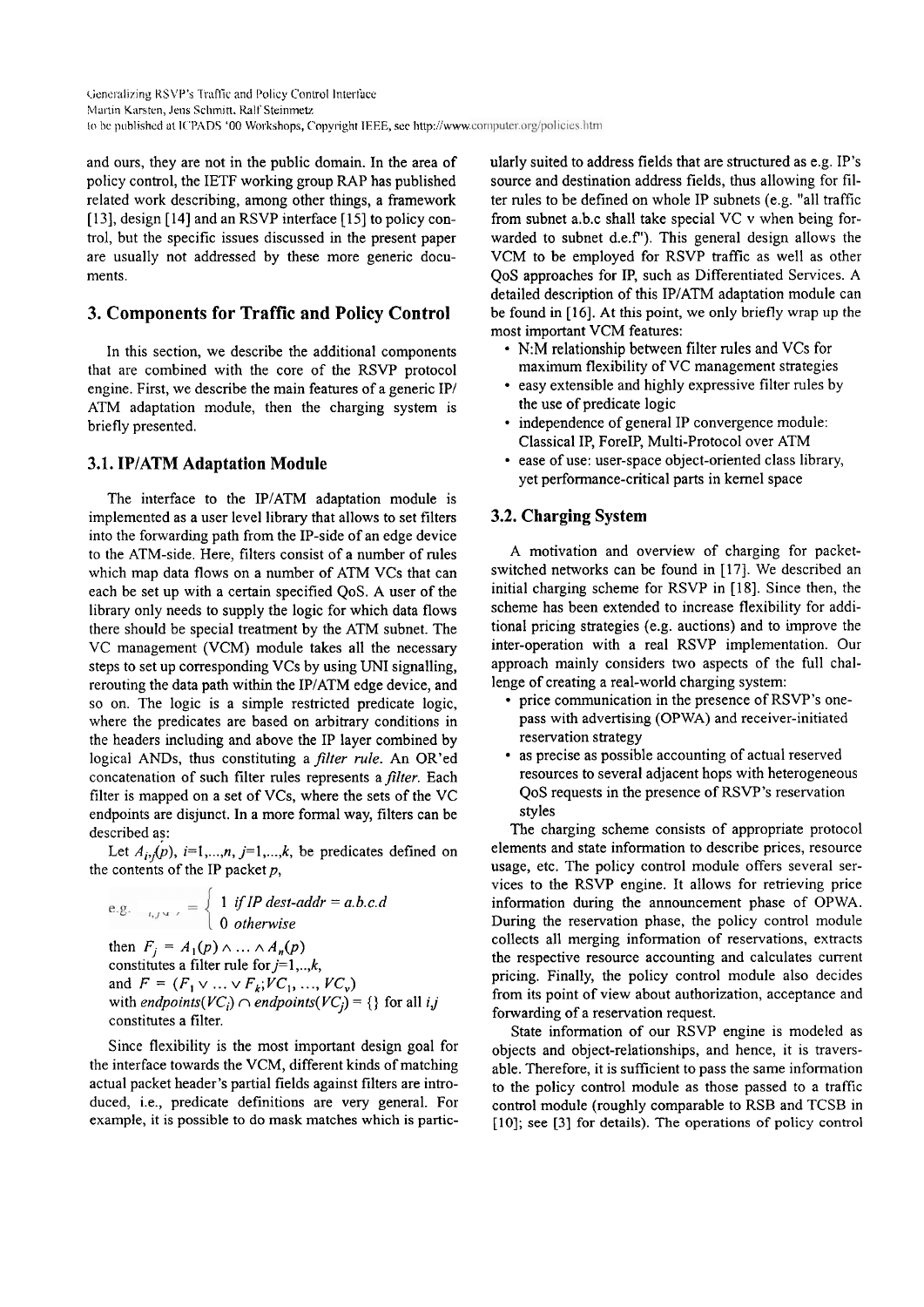can be separated into immediate and background tasks. This is further discussed in Section 5.

## **4. Conceptual Integration**

Several new aspects arise when broadening the point of view to traffic control by NBMA networks and policy control. We describe the major challenges we encountered during our implementation project.

### **4.1. Silent Next Hops**

Consider the arrival of the fist RESV message from a downstream RSVP hop. Suppose that a reservation is already in place at the respective outgoing interface and that the new request carries no new FilterSpecs and a FlowSpec, not larger than the existing one. If NBMA subnets and policy control modules are not considered at this point, no traffic control operation is necessary, because the new request can be served by the existing reservation. However, in case of NBMA networks, a new reservation request conveys a new next hop. This information must be handed over to the traffic control module, because it might be necessary to establish a dedicated transmission channel (e.g. a VC or VC-endpoint in case of ATM) to it. Also, a policy control module that calculates charges and accounts them to next hops must be informed about such a change, as well. Furthermore, state changes in the policy control module might affect the policy-related content of outgoing RESV messages.

## **4.2. IP Multicast**

The interface to a traffic control module of RSVP is specified in [2]. With respect to IP multicast, it is mentioned in this docurnent that the description "assumes that replication can occur only at the IP layer or 'in the network'". We denote this as a *broadcast* network. Note that a point-to-point link can be considered as special type of broadcast network, as well. As has been extensively discussed, e.g. in [8] and [19], there are many aspects of efficiently overlaying RSVP and ATM networks, which mainly result from the NBMA characteristics of ATM and the fact that ATM does not directly support the highly flexible IP/RSVP multicast model.

Without extensions, an RSVP protocol engine merges all requests arriving at a single outgoing interface by calculating the least upper bound (LUB) of all FlowSpecs. In case of NBMA networks, however, the traffic control module itself must be able to decide how to merge reservations. We use the concept of **merging** *groups* to express this capability. Because e.g. **ATM** does not support Multicast-VCs with heterogeneous QoS parameters, the traffic control

module partitions the set of next hops according to the similarity of their QoS requests into merging groups. Then, a Multicast-VC is used for transmission to each merging group. Algorithmic aspects of efficiently building merging groups are studied in [20].

## **4.3. Atomicity of Operation**

Both traffic control and policy control module independently decide about acceptance of a reservation, based on their respective state and configuration. Each operation must be done atornically, i.e., having an all-or-nothing property. Furthermore, for the core RSVP protocol engine, complete acceptance or rejection of a reservation must appear as a single decision, because RSVP has no mechanisms to deal with a reservation that is accepted by only one of both modules. Consequently, admission of a reservation request must be done in one atomic operation from RSVP's point of view. An open issue is to determine which of traffic control and policy control module decides first about admission and which is second. That module doing the first decision must be prepared for a full rollback if the other decision fails. We decided to place this burden on the policy control module for the following reasons.

It is likely to assume that policy control decisions generally consist of an authorization, a validity check and an accounting step. Validity check and accounting might be omitted, if the network Operator considers it unnecessary. The validity check might be a test whether the offered payment is sufficient. This in turn requires part of the accounting process to be carried out. "Raw" resource accounting might be followed by an internal transaction, e.g., debiting an intemal account. Interna1 transactions are periodically cleared by extemal transaction, i.e., real payments. Because an update of traffic control parameters immediately results in different network conditions, affecting other flows as well, it is favorable to lower the probability of a traffic control rollback over a policy control rollback. In case of a policy control rollback, intemal transactions can be reverted without influencing any external entities.

Additionally, fiom the diversity of subnet technologies and their potential for complexity (as e.g. in ATM or when employing a subnet bandwidth manager) we conclude that the effort for rollback preparation and potential resource wastage depict an argument for this design decision. Yet another reason can be given by considering network provisioning. In a well-dimensioned network, traffic control rejections can be expected to be less likely than policy control refusals (e.g., because of overdue bills or empty prepaid billing cards).

The same strategy has been chosen in the proposal for interaction between RSVP and COPS [15]. In the follow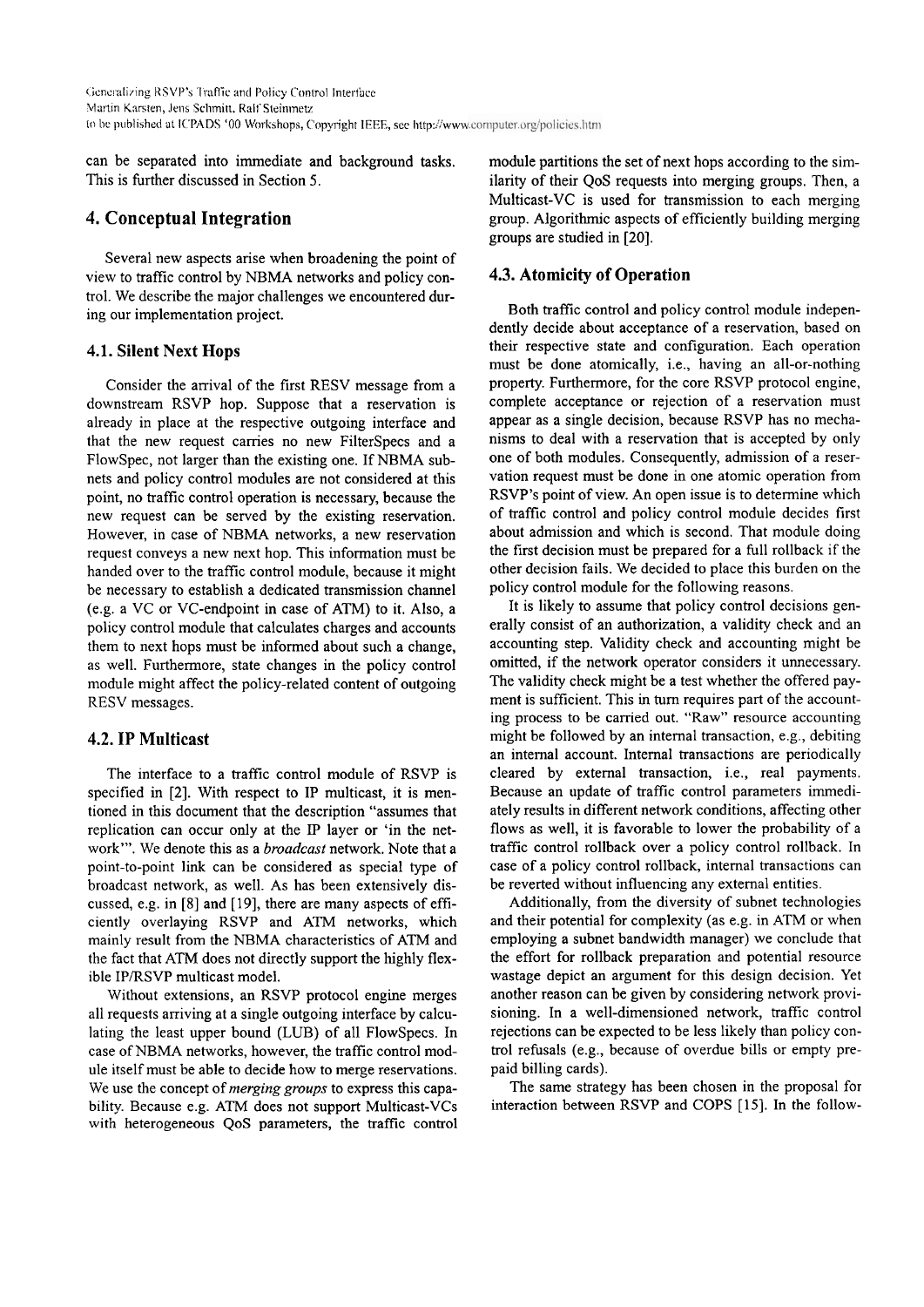Generalizing RSVP's Traffic and Policy Control Interface Martin Karsten, Jens Schmitt, Ralf Steinmetz to be published at ICPADS '00 Workshops, Copyright IEEE, see http://www.computer.org/policies.htm

ing we briefly present challenges resulting from those considerations.

#### **Partial Rollback of Traffic Control**

The scope of a single traffic control update operation is defined by the handling of a single RSVP message or timer expiration per interface. Performing such an update operation consists of several actions to be carried out. Besides installing a new FlowSpec for a reservation, FilterSpecs to identify eligible sender applications might be added or removed. Although unlikely, it is possible at least for a filter adding operations to fail. Therefore, we decided to prepare our traffic control modules for partial rollback by carrying out the update operation as follows:

First, the new reservation FlowSpec is installed, then filters are added or removed. Note that the above definition of a scope for a single operation prevents that filters are added and removed within the same update operation. As well, when filters are removed, the reservation FlowSpec is never increased.

If installing a new FilterSpec fails, all previously installed FilterSpecs from this update operation are removed again and the FlowSpec is set to its previous value. Thus, the important all-or-nothing property of a traffic control update operation is guaranteed by internal rollback. By appropriately designing the respective software interface (see Section 5), a traffic control module for NBMA networks can easily be integrated into this process to revert any merging group operations (as discussed in Section 4.2).

#### **Full Rollback of Policy Control**

In order to integrate a policy control modules that has the capability for rollback, the interface has to be split into two parts.

- 1) The preparation step consists of authentication and validity check. As a result, the request is either accepted or rejected and temporary state is saved within the policy control module.
- 2) The commit step corresponds to accounting, i.e., handing over the state information for persistent storing and potential external transactions.

If a reservation is accepted and later rejected by the traffic control module, it is sufficient to delete all temporary state information.

## 4.4. Concurrent Execution

Both traffic control and policy control operations might involve a certain overhead, so that it seems desirable to execute them concurrently to the core RSVP operations. This however, requires to specify most of RSVP's state information and operations such that concurrent execution is possible. To this end, we are actively investigating this topic, but have not come to any final solutions other than what is discussed in Section 5.

### 5. Design and Implementation

The main design goals of our implementation are clarity of code, flexibility and extensibility. An RSVP implementation on a regular workstation using a normal UNIX operating system can only serve as a proof of concept and research platform for future investigations. Therefore, although we try to keep the design prepared for efficient operation, we do not believe that it is currently necessary to implement for outmost efficiency. We employ an objectoriented design and try to avoid any duplication of code. The implementation is done in  $C++$ .

### 5.1. RSVP Protocol Engine

State information of RSVP is stored as objects containing relationships to other objects. The contents of a PATH message are store in a Path State Block (PSB) whereas contents of a RESV message are stored in a Reservation State Block (RSB). As an example for relationships, each PSB has a relationship to a Previous Hop State Block (PHopSB) representing the hop from which this PATH message has been received. Information concerning a reservation at an outgoing interface is stored in an Outgoing Interface State Block (OutISB) and the relationship between reservations and PSBs is modeled as separate object Outgoing Interface at PSB (OIatPSB) in order to internally represent an N:M relationship by 1:N relationships (which simplifies implementation). Figure 1 shows the entity-relationship diagram for the design of RSVP state information.



Figure 1: Entity-relationship diagram for state blocks

## 5.2. Traffic Control

We model the traffic control and corresponding modules as a class hierarchy forming 4 layers of abstraction. Common tasks are implemented in higher layers whereas more specialized task are implemented in derived classes. This design is shown in Coad/Yourdon-Notation in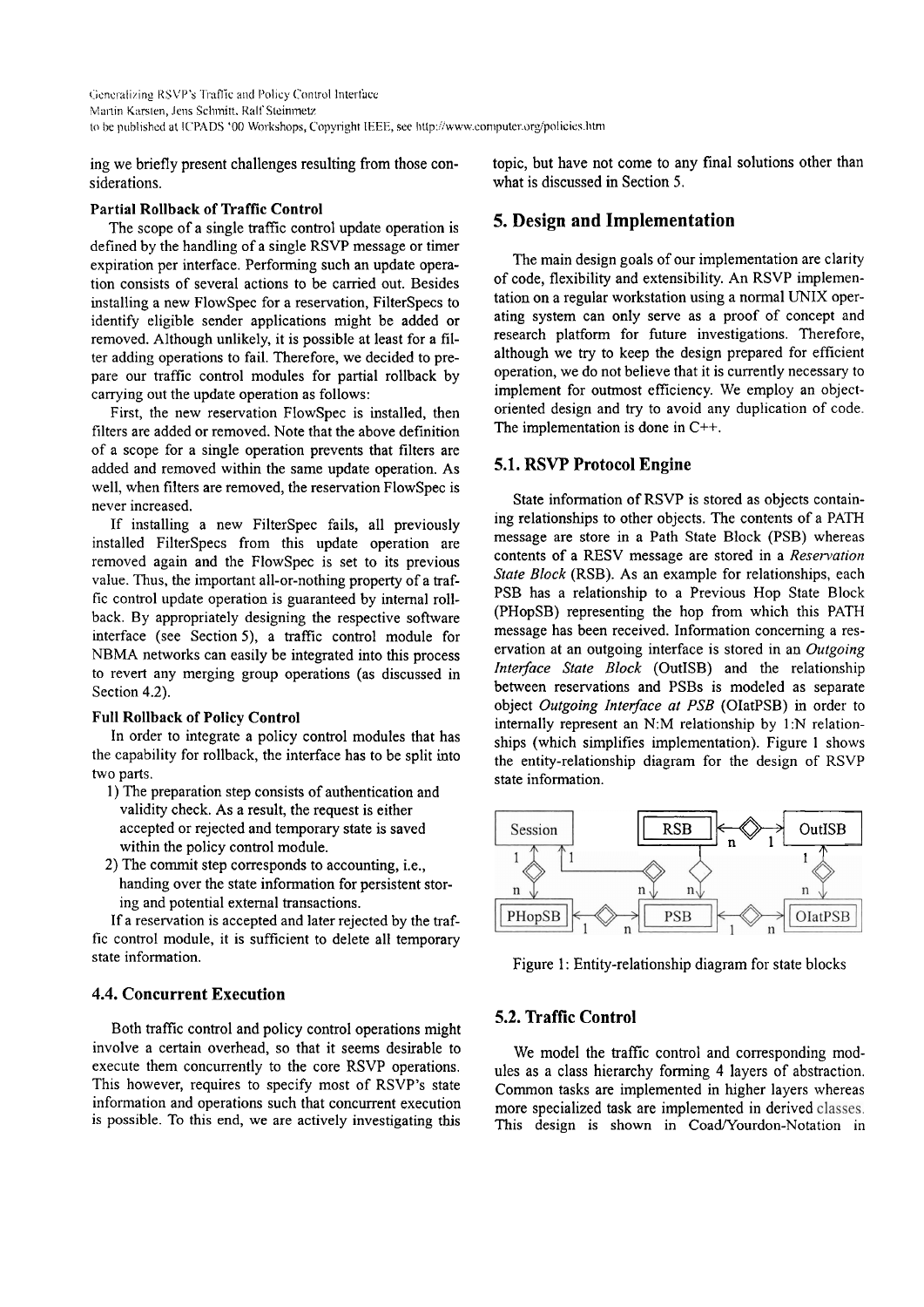Generalizing RSVP's Traffic and Policy Control Interface Martin Karsten, Jens Schmitt, Ralf Steinmetz to be published at ICPADS '00 Workshops, Copyright IEEE, see http://www.computer.org/policies.htm

Figure 2 without attributes and methods. As can be seen in this diagram, a common base class TrafficControl exists, which provides the following main interface to the core RSVP engine. We restrict the interface to the most relevant methods without showing details like arguments and return types.

```
class TrafficControl {
   virtual updateReservation() = 0;virtual redoLastReservation() = 0;
   updateFilters();
   addFilter();
   removeFilter();
   updateTC();
\};
```
This base class completely implements the high-level handling of insertion and removal of FilterSpecs. Whenever during message processing a FilterSpec is found eligible for insertion and removal, a call to *addFilter* or removeFilter respectively is made. In order to minimize interaction between traffic control module and the system's resources, these actions are buffered within the TrafficControl class and executed only when *updateFilters* is called. The methods updateReservation and redoLastReservation are realized in derived classes and implement the logic for merging of multiple reservations. They are specialized on broadcast or NBMA respectively, depending on the actual





type of subnet an interface is attached to. Correspondingly, two classes are derived from OutISB: TCSB BMA and TCSB NBMA. Internal state information for a reservation at an outgoing interface is stored in these classes. For example, merging group information for NBMA subnets is stored in objects of type TCSB NBMA.

The class Scheduler acts as a base class for different flavors of scheduling packages and provides a common interface to them. This interface is basically the same as the traffic control interface in [10].

```
class Scheduler {
   addFlowspec();
   modFlowspec();
   delFlowspec();
   addFilter();
   delFilter();
\};
```
The public methods of class Scheduler are eventually realized by calling internal virtual methods, which in turn are implemented in derived classes. Furthermore, this class provides some common mechanisms like logging of events and high-level admission control. Class SchedulerNBMA adds some methods to this interface, which are needed for NBMA subnets only.

```
class SchedulerNBMA : Scheduler {
   addDestination();
   delDestination();
\};
```
To this end, we have integrated scheduling packages for CBQ scheduling on Solaris and FreeBSD and the VCM package on Solaris. Additionally, we have integrated HFSC scheduling on FreeBSD.

## 5.3. Policy Control

The interface to policy control includes the necessary methods to perform policy control in two steps with a potential rollback after the first one. Given that our general design for the protocol engine allows to traverse objectrelationships, it is suitable for those methods to take similar arguments as the traffic control interface. All operations that are carried out when *commit* is called, can be executed concurrently to further RSVP operations.

```
class PolicyControl {
   checkAndPrepare();
   commit();
   rollback();
\} ;
```
## 5.4. Structure of Operation

In order to glue the pieces together, we present as pseudo code, how updateTC from class TrafficControl utilizes the services of other objects.